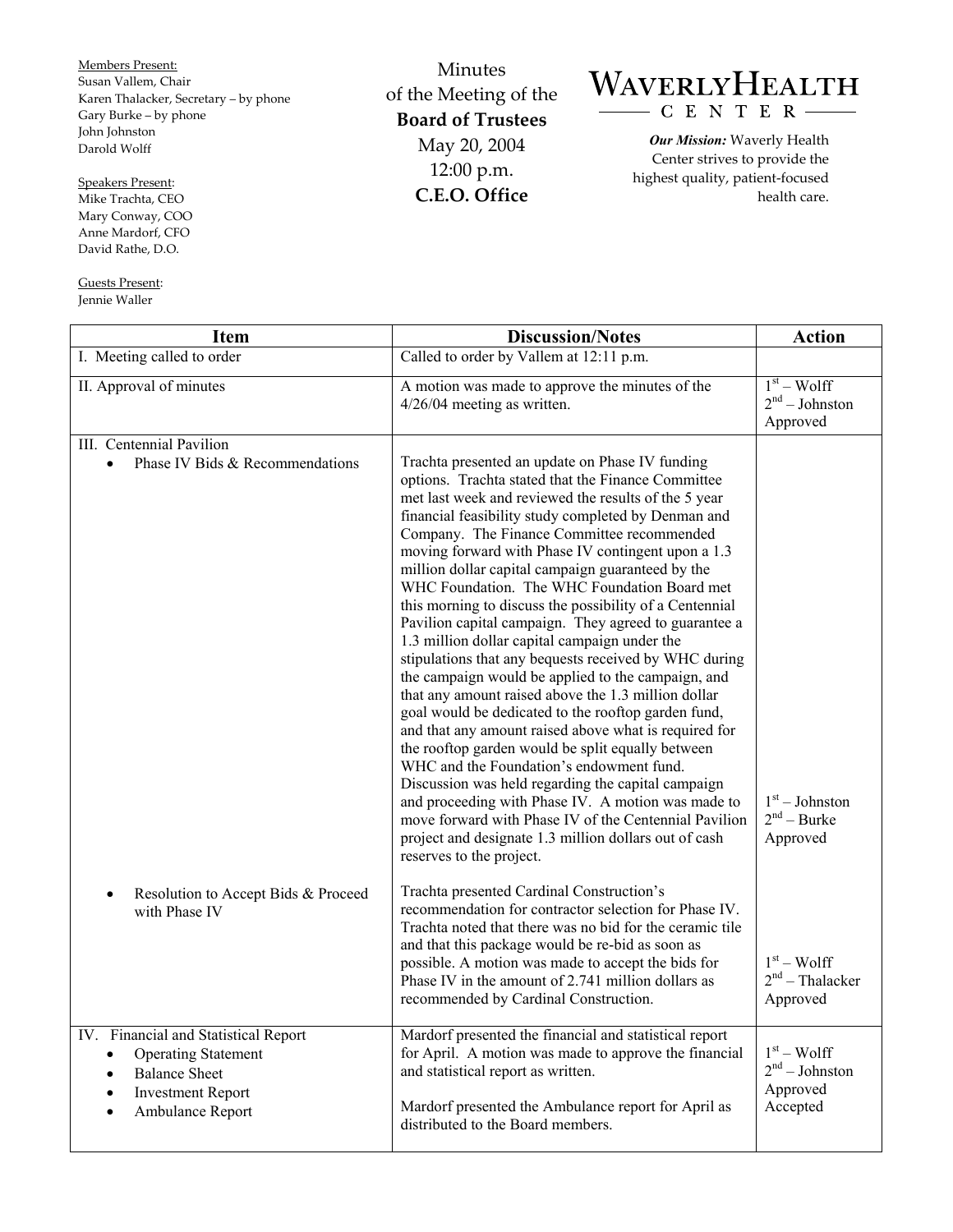| V. Committee Reports                                                                                                                                                                                                                                                                                                                                                                                                                                                                                                                                                                                                                                                                                          |                                                                                                                                                                                                                                                                                                 |                                              |
|---------------------------------------------------------------------------------------------------------------------------------------------------------------------------------------------------------------------------------------------------------------------------------------------------------------------------------------------------------------------------------------------------------------------------------------------------------------------------------------------------------------------------------------------------------------------------------------------------------------------------------------------------------------------------------------------------------------|-------------------------------------------------------------------------------------------------------------------------------------------------------------------------------------------------------------------------------------------------------------------------------------------------|----------------------------------------------|
| Performance Improvement Committee                                                                                                                                                                                                                                                                                                                                                                                                                                                                                                                                                                                                                                                                             | The Performance Improvement report was presented as<br>included in the Board packets.                                                                                                                                                                                                           | Accepted                                     |
| <b>Environment of Care Committee</b>                                                                                                                                                                                                                                                                                                                                                                                                                                                                                                                                                                                                                                                                          | The Environment of Care Committee minutes were<br>presented as included in the Board packets.                                                                                                                                                                                                   | Accepted                                     |
| VI. C.E.O.'s Report                                                                                                                                                                                                                                                                                                                                                                                                                                                                                                                                                                                                                                                                                           | Trachta reported that Dr. Lisa Owens will be starting<br>employment at WHC on July 12 <sup>th</sup> . Discussion was<br>held regarding the importance of making referral<br>sources aware of the services Dr. Owens will be<br>offering.<br>Trachta discussed potential uses for the Centennial |                                              |
| VII. Medical Staff Report                                                                                                                                                                                                                                                                                                                                                                                                                                                                                                                                                                                                                                                                                     | Pavilion 2 <sup>nd</sup> floor clinic space.<br>No report.                                                                                                                                                                                                                                      |                                              |
|                                                                                                                                                                                                                                                                                                                                                                                                                                                                                                                                                                                                                                                                                                               |                                                                                                                                                                                                                                                                                                 |                                              |
| VIII. Old Business                                                                                                                                                                                                                                                                                                                                                                                                                                                                                                                                                                                                                                                                                            | None.                                                                                                                                                                                                                                                                                           |                                              |
| IX. New Business<br>Resignations from Medical Staff:<br><b>Jerry Mahacek</b> , D.D.S.<br>· Mark Barnard, M.D.<br>Appointments to Medical Staff:<br>■ Wei Yang, M.D.<br>Provisional to Regular Appointments:<br>" Todd Lawrence, M.D.<br>Paul Richardson, M.D.<br>Kenneth McMains, M.D.<br>Gustavo Lopera, M.D.<br>• Janel Thompson, ARNP                                                                                                                                                                                                                                                                                                                                                                      | Trachta presented resignations, appointments, and<br>provisional to regular appointments as listed at left. A<br>motion was made to approve each of the items as<br>individually considered.                                                                                                    | $1st - Johnston$<br>$2nd - Wolf$<br>Approved |
| New/Revised Policies:<br><b>Speech Therapy Policies</b><br>• Plan for the Provision of Patient<br>Care<br>• Speech Therapy Screening<br>• Videofluoroscopic Swallowing<br><b>Studies</b><br>• Speech Therapy Performance<br><b>Improvement Plan</b><br>Insurance Compliance Issues Plan<br><b>Nutrition Services Policies</b><br>• Meal Service<br>• Meal Service – Nourishment<br>Services<br>• Meal Service – Menus<br><b>Environmental Services Policies</b><br>Grounds Equipment & Safety<br>• Medical Waste Disposal<br>• Snow Removal<br>• Whirlpool Cleaning<br>• Courier Service<br><b>Materials Management Policies</b><br>• Scope of Services (Materials<br>Management)<br>• Purchase Authorization | Trachta presented the policy revisions/new policies as<br>listed at left. A motion was made to approve the<br>policies as written.                                                                                                                                                              | $1st - Wolf$<br>$2nd - Johnston$<br>Approved |